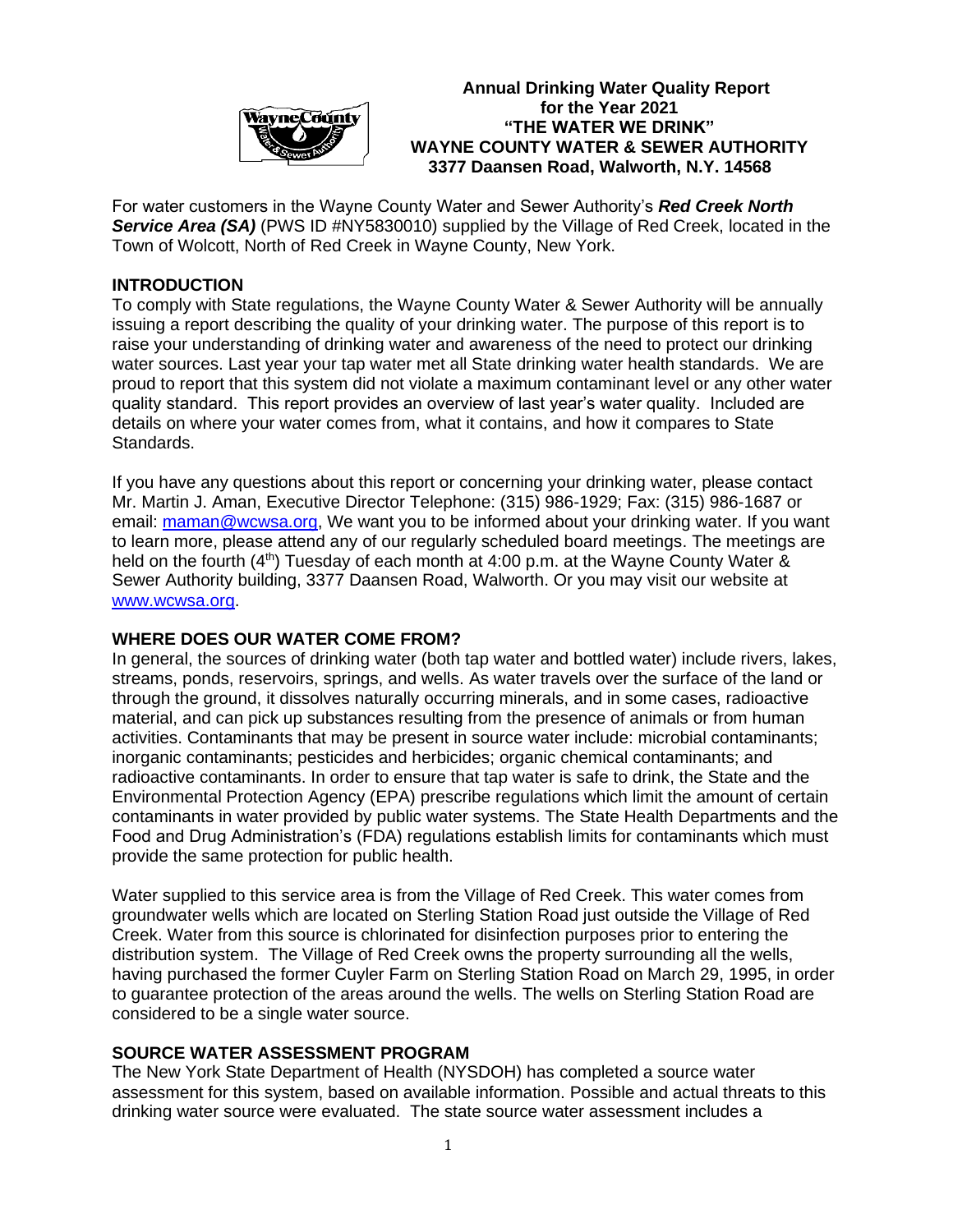susceptibility rating based on the risk posed by each potential source of contamination and how easily contaminants can move through the subsurface to the wells. The susceptibility rating is an estimate of the potential for contamination of the source water; it does not mean that the water delivered to consumers is, or will become contaminated. See section "Are there contaminants in our drinking water?" for a list of the contaminants that have been detected. The source water assessment program (SWAP) provides resource managers with additional information for protecting source waters into the future. Water suppliers and state health departments will use this information to direct future source water protection activities. These may include water quality monitoring, resource management, planning and education programs.

As mentioned before, the Village of Red Creek's water is derived from one well field, the Sterling Station Road well field. The source water assessment has rated the Sterling Station Road well field as having a high susceptibility to microbials and nitrates and a medium-high susceptibility to industrial solvents, metals, pesticides, other industrial contaminants, and petroleum products. These ratings are due primarily to the close proximity of permitted discharge facilities (industrial/commercial facilities that discharge wastewater into the environment and are regulated by the state and/or federal government) to the well and low intensity residential activity in the assessment area. In addition, the well has detections of nitrates at levels consistent with a high chemical sensitivity and the well draws from an unconfined aquifer of high hydraulic conductivity. While the source water assessment rates the Village of Red Creek source as being susceptible to microbials, please note that this water is disinfected to ensure that the finished water delivered into your home meets New York State's drinking water standards from microbial contamination. To effectively produce potable water, chlorination of raw water is utilized. Chlorine is added for treatment to disinfect the water and to maintain a residual disinfectant throughout the water distribution system that delivers water to your home. Chlorine residual is monitored weekly within the distribution system.

This assessment found a moderate susceptibility to contamination for this source of drinking water. The amount of residential lands in the assessment area results in an elevated potential for microbials contamination. There is also a high density of sanitary wastewater groundwater discharges, but this is unlikely to impact spring water quality. There are no noteworthy contamination threats associated with other discrete contaminant sources. Finally, it should be noted that underground water flows to springs can make these drinking water sources highly sensitive to existing and new sources of contamination from solvents and petroleum products.

# **FACTS AND FIGURES**

This water system serves approximately 36 people through 12 service connections. The total water purchased by W.C.W. & S.A. in 2021 for the Red Creek North service area was approximately 435 thousand gallons. The total amount of water delivered to customers in 2021 was approximately 395 thousand gallons. The unsold water being water used for firefighting and flushing of mains, as well as water lost through leaks, slowed meters, unauthorized use of water, etc. In 2021, water customers were charged \$4.70 per 1,000 gallons of water, and a \$25.00 basic service charge per quarter. This rate would result in an annual water charge of \$335.00 for a customer using 50,000 gallons per year, an average use for a family of three. \*\*\*The basic service charge reflects a  $\frac{3}{4}$ " – 1  $\frac{1}{2}$ " meter; meters larger than 1  $\frac{1}{2}$ " have a basic service charge based on size and type of meter.

# **ARE THERE CONTAMINANTS IN OUR DRINKING WATER?**

As the State regulations require, we routinely test your drinking water for numerous contaminants. These contaminants include: total coliform, turbidity, inorganic compounds, nitrate, lead and copper, volatile organic compounds, total trihalomethanes. The Wayne County Water & Sewer Authority and its suppliers send their samples to independent New York State certified water quality testing laboratories. The accompanying table depicts which compounds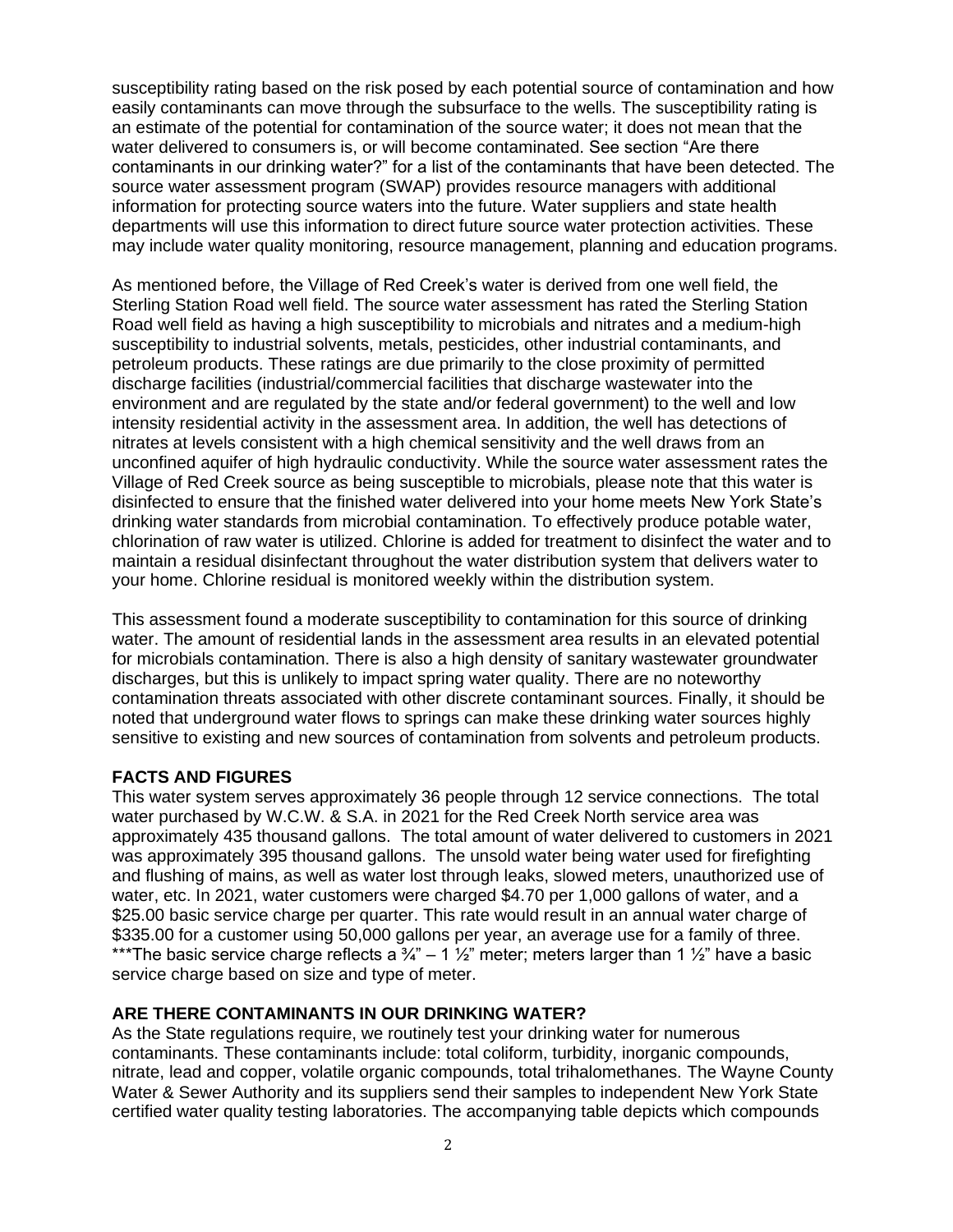were detected in your drinking water. The State allows us to test for some contaminants less than once per year because the concentrations of these contaminants do not change frequently. Some of our data, though representative, are more than one year old.

It should be noted that all drinking water, including bottled drinking water, may be reasonably expected to contain at least small amounts of some contaminants. The presence of contaminants does not necessarily indicate that water poses a health risk. More information about contaminants and potential health effects can be obtained by calling the EPA's Safe Drinking Water Hotline (800) 426-4791, or log on to EPA's Drinking Water Website [www.epa.gov/safewater/.](http://www.epa.gov/safewater/) If you have questions or concerns about the quality of your water, please feel free to contact the Authority or the local office of the NYSDOH.

 **Mr. Martin J. Aman Ms. Sheryl Robbins** Wayne County Water & Sewer Authority NYS Department of Health 3377 Daansen Road 624 Pre-emption Road Walworth, NY 14568 Geneva, NY 14456 (315) 986-1929 (315) 789-3030 **[maman@wcwsa.org](mailto:maman@wcwsa.org) [www.health.ny.gov](http://www.health.ny.gov/)**

The Wayne County Water and Sewer Authority is required to collect and analyze at least one (1) total coliform sample within the Village of Red Creek Service Area distribution system per month. No samples exceeded the New York State Health Department or EPA drinking water standards.

The accompanying table shows the *detected results only* of monitoring for the period of January 1<sup>st</sup> to December 31<sup>st</sup>, 2020 and any detected results taken in the past 5 years.

| <b>Contaminant</b>                      | <b>Units</b> | <b>Violation</b><br>Yes/No | <b>MCL</b>     | Date of<br><b>Sample</b> | <b>Red Creek</b><br><b>Results-</b><br><b>Sterling</b> | Water<br><b>Authority</b><br><b>Results</b> | <b>Source</b>                                                                    |
|-----------------------------------------|--------------|----------------------------|----------------|--------------------------|--------------------------------------------------------|---------------------------------------------|----------------------------------------------------------------------------------|
| Barium                                  | ppm          | <b>No</b>                  | $\overline{2}$ | 2019                     | .234                                                   | n/a                                         | Erosion of natural<br>deposits                                                   |
| <b>Nitrates</b>                         | ppm          | <b>No</b>                  | 10             | 2021                     | 2.1                                                    | n/a                                         | Erosion of natural<br>deposits                                                   |
| Total<br>Trihalomethanes<br>*footnote 3 | ug/l         | <b>No</b>                  | 80             | 2019                     | 2.3                                                    | 6<br>(2020)                                 | By-product of<br>drinking water<br>chlorination                                  |
| HAA5                                    | ug/l         | <b>No</b>                  | 60             | 2019                     | <b>ND</b>                                              | <b>ND</b><br>(2020)                         | By-product of<br>drinking water<br>chlorination                                  |
| Copper<br>*footnote 1                   | ug/L         | <b>No</b>                  | 1300           | 2021                     | 140<br>$(17-140)$                                      | 140<br>$(17-140)$                           | Corrosion of<br>household<br>plumbing systems;<br>erosion of natural<br>deposits |
| Lead<br>*footnote 2                     | ug/L         | <b>No</b>                  | 15             | 2021                     | 1.3<br>$(ND-2.9)$                                      | 1.3<br>$(ND-2.9)$                           | Corrosion of<br>household<br>plumbing systems;<br>erosion of natural<br>deposits |

\*footnote 1 – The level presented represents the 90<sup>th</sup> percentile of the 10 sites tested. A percentile is a value on a scale of 100 that indicates the percent of a distribution that is equal to or below it. The 90<sup>th</sup> percentile is equal to or greater than 90% of the copper values detected at your water system. In this case, 10 samples were collected in your water system, and the 90<sup>th</sup> percentile value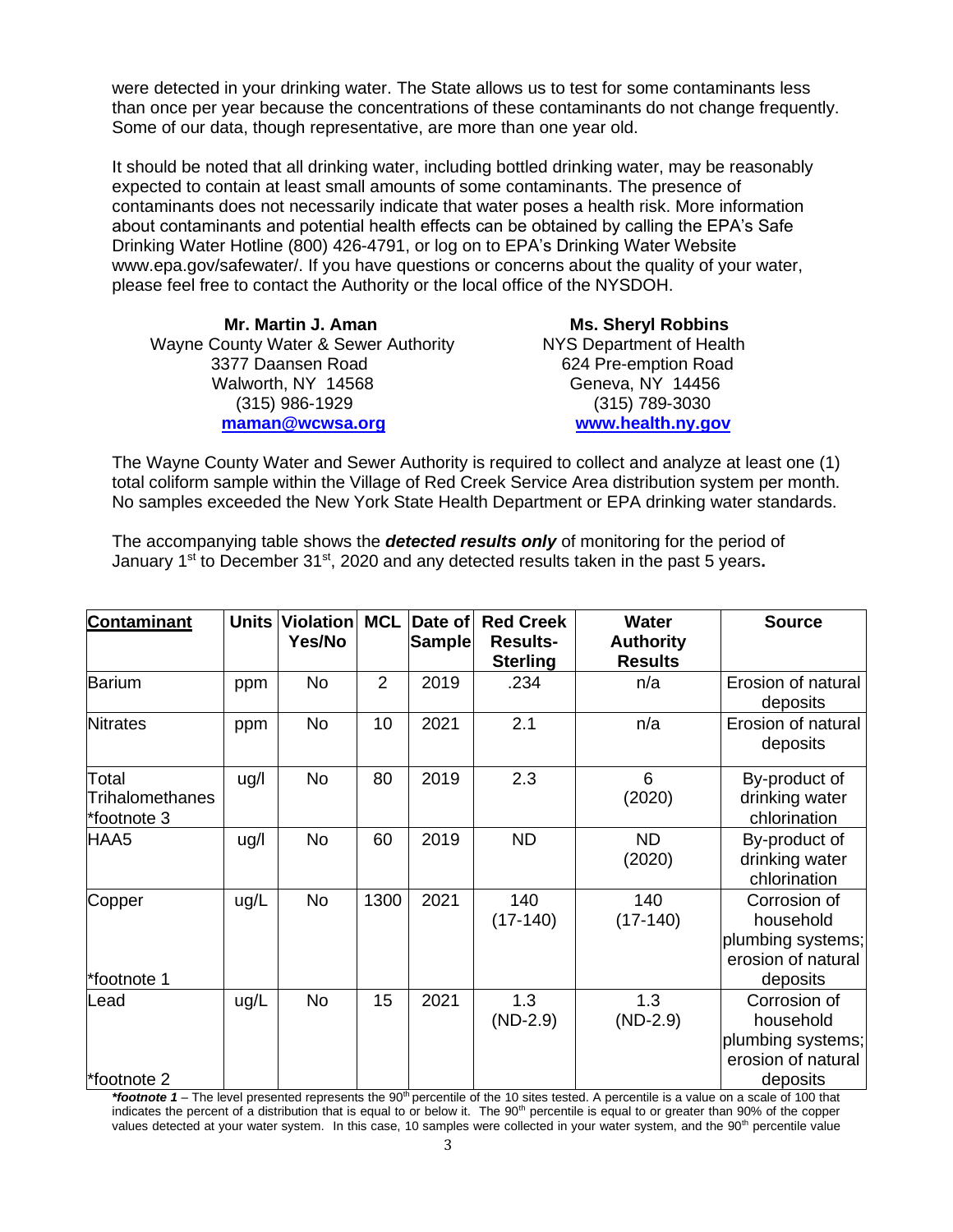was the 140 ug/l value; the action level for copper was not exceeded at any of the sites tested.

\*footnote 2 – The level presented represents the 90<sup>th</sup> percentile of the 10 samples collected in this supply area. The action level for lead was not exceeded at any of the tested areas.

*\*footnote 3* –This level represents the highest Locational Running Annual Average (LRAA) calculated quarterly from data collected.

**Lead:** Lead in drinking water is rarely the sole cause of lead poisoning, but it can add to a person's total lead exposure. All potential sources of lead in the household should be identified and removed, replaced or reduced. Please visit our website, [www.wcwsa.org](http://www.wcwsa.org/) for more information on lead.

**Copper**: Copper is an essential nutrient, but some people who drink water containing copper in excess of the action level over a relatively short period of time could experience gastrointestinal distress. Some people who drink water containing in excess of the action level over many years could suffer liver or kidney damage. People with Wilson's Disease should consult their personal doctor.

# **DEFINITIONS OF TERMS IN TABLE**

**Maximum Contaminant Level (MCL):** The highest level of a contaminant that is allowed in drinking water. MCLs are set as close to MCLGs as feasible.

**Maximum Contaminant Level Goal (MCLG):** The level of a contaminant in drinking water below which there is no known or expected risk to health, MCLGs allow for a margin of safety. **Non-Detects (ND):** Laboratory analysis indicates that the constituent is not present. **Not Sampled (NS):** Contaminant not sampled by supplier.

**Parts per million (ppm) or milligrams per liter (mg/l):** One part per million corresponds to

one minute in two years, or a single penny in \$10,000.

**Parts per billion (ppb) or micrograms per liter (ug/l):** One part per billion corresponds to one minute in 2000 years, or a single penny in \$10,000,000.

**MRDL:** Maximum Residual Level, the highest level of a disinfectant allowed in drinking water. There is convincing evidence that addition of a disinfectant is necessary for control of microbial contaminants.

**MRDLG:** Maximum Residual Disinfectant Level Goal, the level of a drinking water disinfectant below which there is no known or expected risk to health. MRDLGs do not reflect the benefits of the use of disinfectants to control microbial contamination.

# **WHAT DOES THIS INFORMATION MEAN?**

As you can see by the above table, our system had no violations. We have learned through our testing that some contaminants have been detected; however, these contaminants were detected below the level allowed by the State.

# **IS OUR WATER SYSTEM MEETING OTHER RULES THAT GOVERN OPERATIONS?**

During 2020, our system was in compliance with applicable State drinking water operating, monitoring and reporting requirements.

# **DO I NEED TO TAKE SPECIAL PRECAUTIONS?**

Although our drinking water met or exceeded state and federal regulations, some people may be more vulnerable to disease causing microorganisms or pathogens in drinking water than the general population. Immuno-compromised persons such as persons with cancer undergoing chemotherapy, persons who have undergone organ transplants, people with HIV/AIDS or other immune system disorders, some elderly, and infants can be particularly at risk from infections. These people should seek advice from their health care provider about their drinking water. EPA/CDC guidelines on appropriate means to lessen the risk of infection by Cryptosporidium, Giardia and other microbial pathogens are available from the Safe Drinking Water Hotline (800) 426-4791.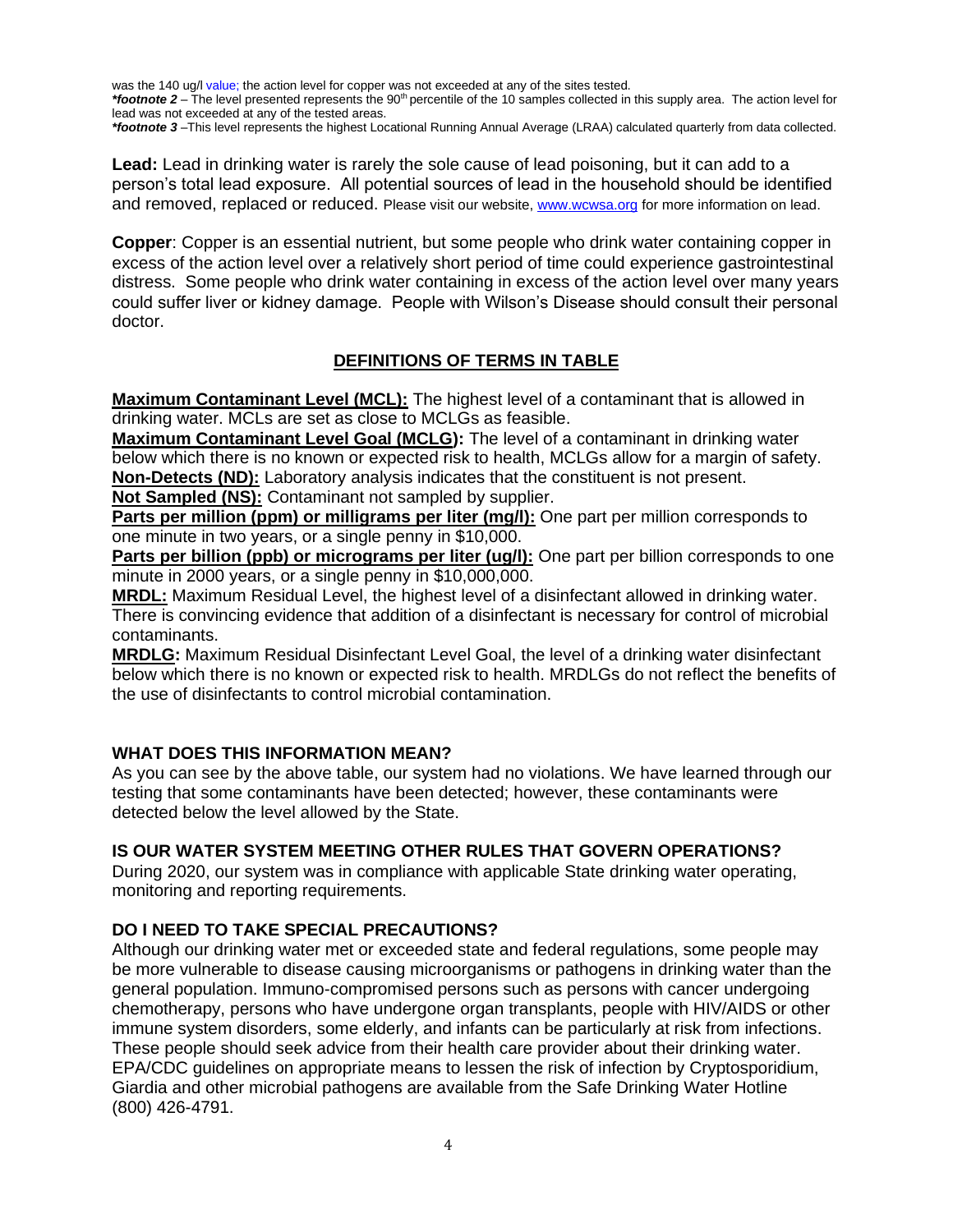# **WHY SAVE WATER AND HOW TO AVOID WASTING IT?**

Although our system has an adequate amount of water to meet present and future demands, there are a number of reasons why it is important to conserve water.

- Saving water saves energy and some of the costs associated with both of these necessities of life;
- Saving water reduces the cost of energy required to pump water and the need to construct costly new transmission mains, wells, pumping systems and water towers; and
- Saving water lessens the strain on the water system during a dry spell or drought, helping to avoid severe water use restrictions so that essential fire fighting needs are met.

You can play a role in conserving water by becoming conscious of the amount of water your household is using, and by looking for ways to use less whenever you can. Conservation tips include:

- Automatic dishwashers use 4-6 gallons for every cycle, regardless of how many dishes are loaded. So get a run for your money and load it to capacity.
- Turn water off while shaving and/or brushing your teeth.
- Check every faucet in your home for leaks. Just a slow drip can waste 15 to 20 gallons a day. Fix it and you can save almost 6,000 gallons per year.
- Check your toilets for leaks by putting a few drops of food coloring in the tank, watch for a few minutes to see if the color shows up in the bowl. It is not uncommon to lose up to 100 gallons a day from one of these otherwise invisible toilet leaks. Fix it and you can save more than 30,000 gallons a year.
- Use your water meter to detect hidden leaks. Simply turn off all taps and water using appliances. Then check the meter after 15 minutes; if it moved, you have a leak.
- Replace older fixtures with water-saving devices.
- When washing your car, use a bucket for washing and turn on the hose only for rinsing.
- Take showers instead of baths.
- Curb lawn watering water your lawn only when necessary, and water between the hours of 8:00 p.m. - 10:00 a.m.
- Put a layer of mulch around trees and plants to hold water for your plants.
- If you have a swimming pool, fill it during the night when demands on power and water production systems are less.

# **SYSTEM IMPROVEMENTS**

The Authority continued to work on the distribution system maintenance program. This included flushing of dead end watermains, maintenance and painting of fire hydrants, monitoring the cross connection back flow prevention program with three certified backflow testers, exercising of main line and gate valves throughout the system, and continuation of the residential water meter replacement program within the Authority's service area.

# **CLOSING**

Thank you for allowing us to continue to provide your family with quality drinking water this year. We ask that all our customers help us protect our water sources and systems, which are the heart of our community. In addition to helping us with the conservation measures as outlined in this report, we also ask for your co-operation in reporting any unusual or suspicious activity around any of our water facilities, including tanks, hydrants, pump stations, etc. We encourage